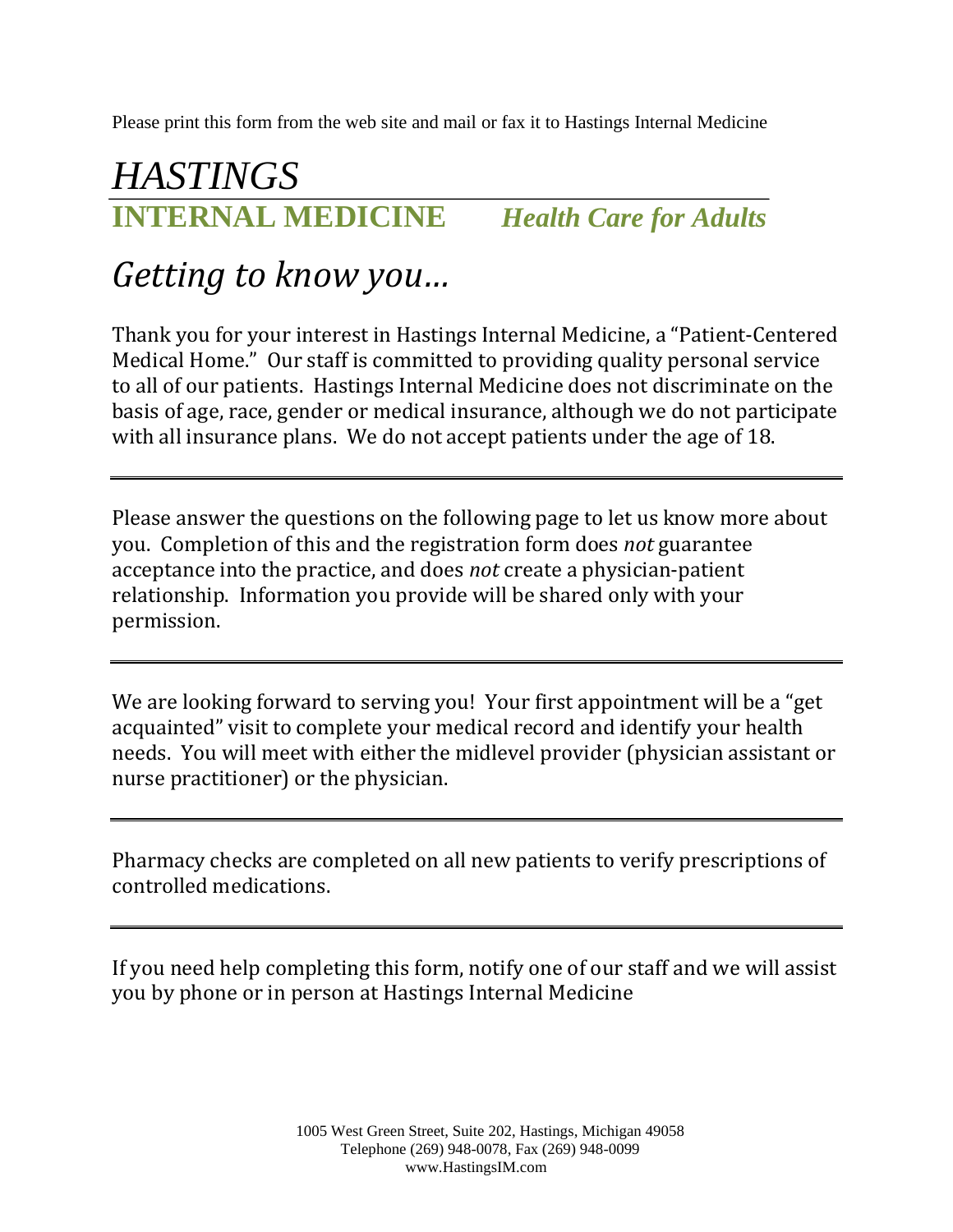## **HASTINGS INTERNAL MEDICINE**

### **Health Care for Adults**

How did you find out about Hastings Internal Medicine?

Why are you looking for a new medical provider?

How many times have you visited the emergency department in the past 12 months?

List the names of all doctors including specialists that you have seen in the past 12 months:

List your medications and doses - (include all prescriptions, over-the-counter meds and supplements):

List your current health conditions

List previous surgeries, with approximate dates

Who assists you with your health care needs (if anyone): \_\_\_\_\_\_\_\_\_

If there was one most important health problem we could help you with, what would it be?

1005 West Green Street, Suite 202, Hastings, Michigan 49058 Telephone (269) 948-0078, Fax (269) 948-0099 www.HastingsIM.com